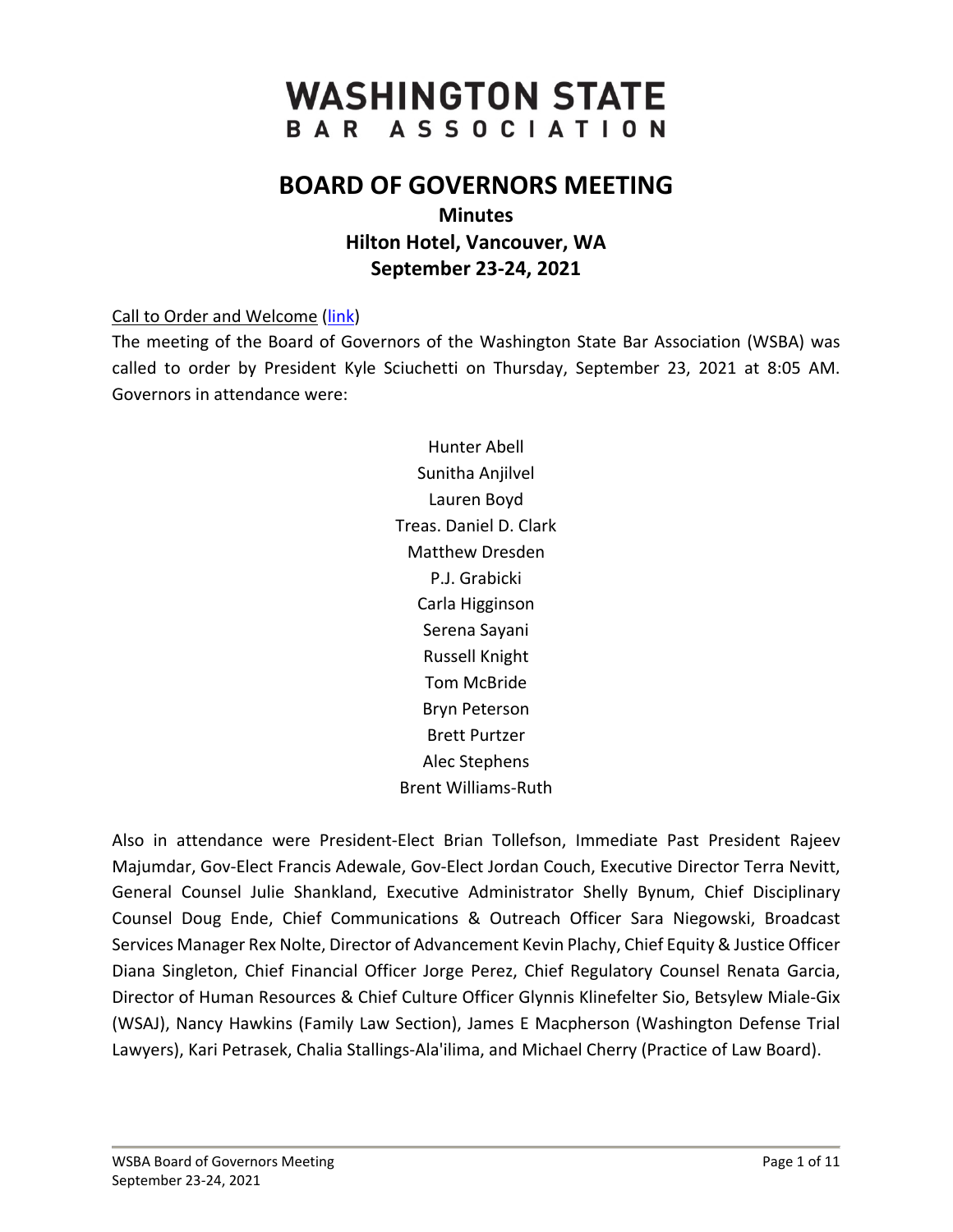Pres. Sciuchetti led the Board in observing a moment of silence for former WSBA President Robert Redman. He welcomed participants to Vancouver, WA and announced the health and safety protocols that would be followed, including a vaccination requirement for staff and board members.

#### Consent Calendar [\(link\)](https://www.youtube.com/watch?v=etbOUqS2TIY&list=PLh11oFW23b5gwgKhACBj4HvAnFYKPWc6q&index=2)

Pres. Sciuchetti asked if anyone would like to remove an item from the consent calendar. Treas. Clark moved to approve the consent calendar. Motion passed unanimously. Govs. Higginson, Purtzer, and Sayani were not present for the vote.

#### Member & Public Comments [\(link\)](https://www.youtube.com/watch?v=DsF2DCohPKg&list=PLh11oFW23b5gwgKhACBj4HvAnFYKPWc6q&index=3)

Pres. Sciuchetti answered questions from Nancy Hawkins regarding public access to certain portions of the meeting.

#### Resolution of Remembrance and Thanks [\(link\)](https://www.youtube.com/watch?v=9VcPcyZwdF4&list=PLh11oFW23b5gwgKhACBj4HvAnFYKPWc6q&index=4)

Gov. Abell described the resolution distributed in the late materials, noting that it does not make any comment on the US withdrawal from Afghanistan and that the resolution had been improved based on comments from the WSBA Legal Assistance for Military Personnel (LAMP) Section and the Washington State Veterans Bar Association. Discussion followed in support of the resolution. Gov. Williams-Ruth moved for approval. The motion passed unanimously. Govs. Higginson, Purtzer, and Sayani were not present for the vote.

# Court Rules Committee Proposed Rule Changes [\(link\)](https://www.youtube.com/watch?v=0_FtNcrdXjw&list=PLh11oFW23b5gwgKhACBj4HvAnFYKPWc6q&index=5)

Court Rules Committee Chair Isham Reavis walked through the proposed changes as set forth in the meeting materials. He highlighted a substantive change to RALJ 6.2 to insert language that would direct the trial court clerk to number the materials in the record from the beginning to the end to avoid parties numbering materials on their own, which leads to inconsistencies and confusion. Chair Reavis noted that the change had received positive feedback from stakeholders and therefore the committee does not anticipate there being implementation challenges. He also highlighted a substantive change to RALJ 8.1 regarding who may present an argument. The proposed change would require represented parties to file a brief before presenting oral argument in order to avoid surprise. He noted that the proposed change was modified in response to comments from the District and Municipal Court Judges Association to clarify that the briefing requirement only applies to represented parties and also to give the courts discretion to grant a continuance to allow for briefing and, ultimately, oral argument. Chair Reavis noted that they had received some stakeholder comment in favor of the briefing requirement applying to all parties, including those that are not represented. Gov. Peterson moved for approval. Discussion followed regarding the committee's decision to only apply the rule to represented parties. Motion passed unanimously. Govs Purtzer and Sayani were not present for the vote.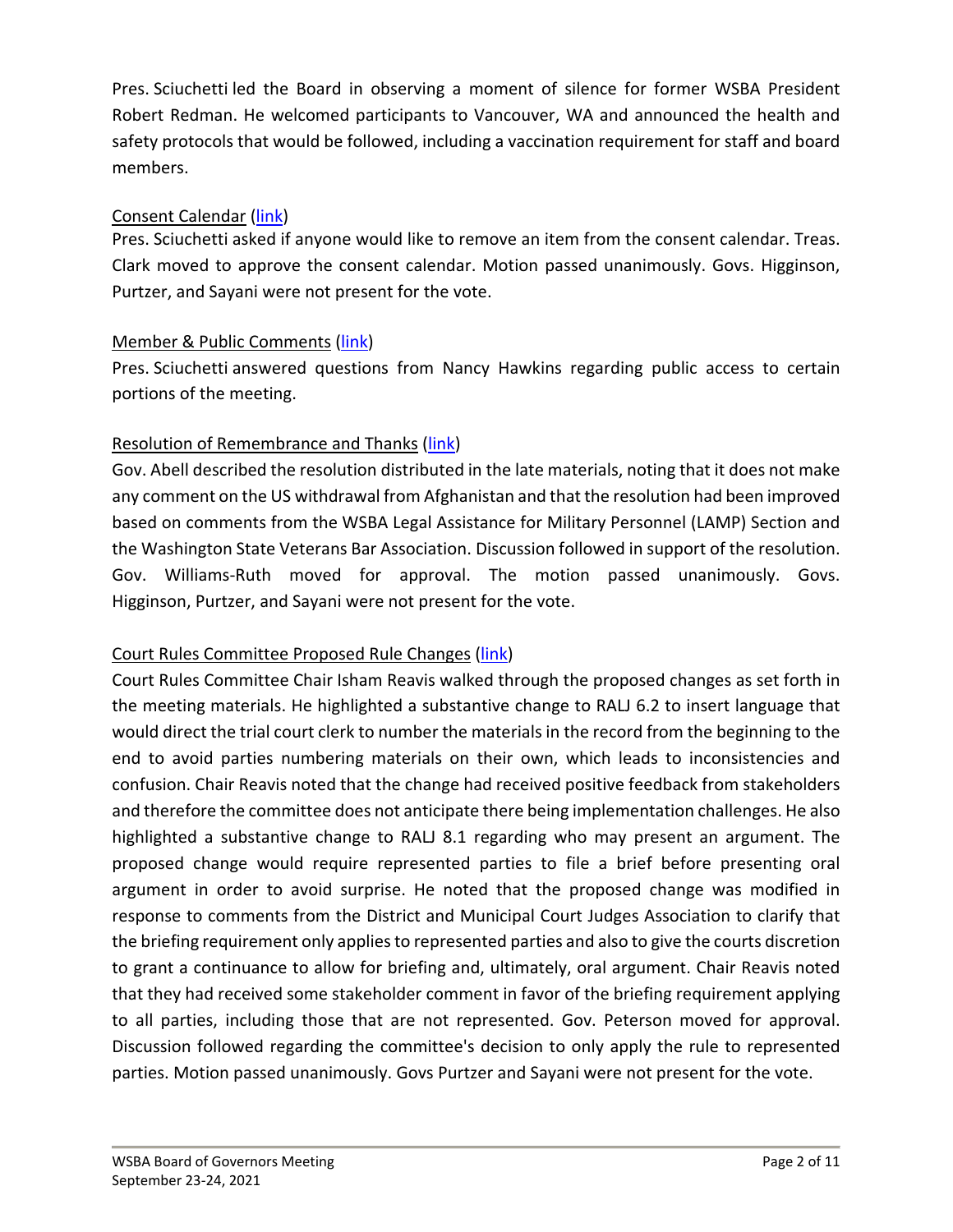#### Low Bono Section Proposed Comment to Proposed GR 40 [\(link\)](https://www.youtube.com/watch?v=34ur17eDtdY&list=PLh11oFW23b5gwgKhACBj4HvAnFYKPWc6q&index=6)

Low Bono Section Chair Jennifer Ortega presented the section's proposed comment on proposed GR 40. Discussion followed regarding whether the comment would be considered a comment of the WSBA or only the section; clarification about the comment itself; and clarification that sections are required to bring proposed comments on court rules to the Board for approval. Gov. Grabicki moved for approval. Motion passed unanimously. Govs. Purtzer and Sayani were not present for the vote.

#### Washington State Bar Foundation Annual Meeting [\(link\)](https://www.youtube.com/watch?v=byWtKS70tmc&list=PLh11oFW23b5gwgKhACBj4HvAnFYKPWc6q&index=7)

Pres. Sciuchetti recessed the Board meeting for the annual meeting of the Washington State Bar Foundation.

Pres. Tracy Flood called to order the annual meeting of the Washington State Bar Foundation noting that the governors sit as the members of the Foundation. She reported that the WSBF has approved distributing a grant of \$315,000 to the WSBA, including direct grants to recipients of the Powerful Communities project. Pres. Flood noted an overall increase in fundraising. She highlighted some of the programs the Foundation supports, including the Moderate Means Program, the Powerful Communities project, and Legal Lunchbox CLEs. She noted that the Board of Trustees is seeking approval of the appointment of Rajeev Majumdar as an at-large member of the Board of Trustees. Gov. Clark moved for approval. There was a brief discussion to clarify the appointments. Motion passed unanimously. Gov. Higginson abstained. Govs. Purtzer and Sayani were not present for the vote.

Pres. Flood adjourned the meeting of the Washington State Bar Foundation. Pres. Sciuchetti resumed the meeting of the Board of Governors.

# Proposed Amendments to the Late Fee Waiver Policy [\(link\)](https://www.youtube.com/watch?v=ipYvgK3tfRM&list=PLh11oFW23b5gwgKhACBj4HvAnFYKPWc6q&index=8)

Chief Regulatory Counsel Renata Garcia described the proposed amendments to the Late Fee Wavier Policy and requested approval by the Board. She noted that the changes remove gendered language, clarify the appeal procedures, expand the definition of extraordinary personal circumstances, and allows for waiver of late fees based on financial hardship. Chief Garcia shared feedback received from the Executive Committee and how it was addressed. She noted that she did not anticipate a significant fiscal impact, likely less than \$1,500, with the worst case being less than \$5,000. Clarification was sought as to where the appeal language was replaced. Gov. Grabicki moved for approval. Motion passed unanimously. Gov. Sayani was not present for the vote.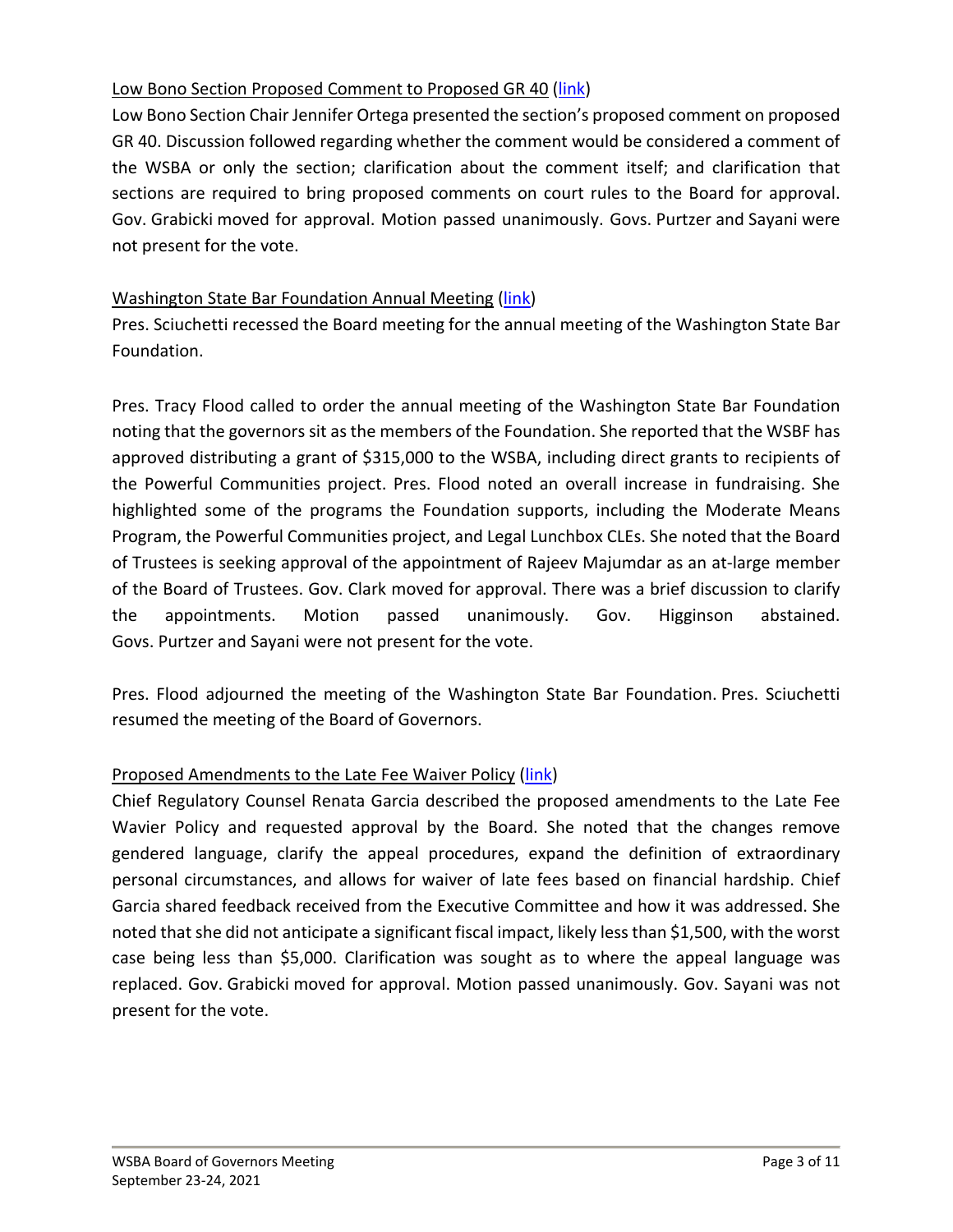#### Discussion with Deans Annette Clark, Mario Barnes, and Jacob Rooksby [\(link\)](https://www.youtube.com/watch?v=G2daEzcec-A&list=PLh11oFW23b5gwgKhACBj4HvAnFYKPWc6q&index=9)

Pres. Sciuchetti welcomed the deans of the three Washington State law schools and invited opening remarks. Dean Clark noted that applications for law schools around the country were up 25%, with the greatest increase occurring in the Pacific Northwest. She shared demographic information about the entering class at Seattle University. Dean Clark also noted that Seattle University is back in person and is a fully vaccinated university. Dean Clark encouraged the Board to reach out to the University's new president, Eduardo M. Peñalver, most recently serving as the Dean of Cornell Law School. She also noted that this would be her final year as dean of the Seattle University Law School. She also shared that the law schools have been collaborating on a race in the criminal justice system task force and will be releasing their findings next week.

Dean Barnes noted that UW Law just completed orientation this week and has also returned to in-person learning. He noted that they welcomed a class with the strongest credentials of any class in a decade and also the most diverse.

Dean Rooksby noted that the three Washington Law Schools have a high level of collaboration that he does not believe is common amongst law schools in other states. He reported that Gonzaga Law School enrolled its largest class since 2007, the strongest class, and a class tied for the most diverse. He noted that Gonzaga was in-person last year with a hybrid option and that this year they are 100% back in-person. He noted that, like the other schools, Gonzaga has a vaccination mandate with a high rate of compliance.

Gov. Williams-Ruth made remarks honoring Dean Clark's service as dean and her personal impact on his life. Discussion followed including about the changing demographics of the profession and the reasons for the change, including effective recruitment and successful fundraising for financial support; curriculum changes to address bias and racism; appreciation for the University of Washington's work to support access to justice through its work on the technology justice plan; Seattle University's incoming president; access to legal education in central Washington; the need to retain folks from rural areas to come back and practice law in their home communities; efforts to address the cost of law school; diversity of law school faculty; and input on the bar exam, including a recognition that the bar exam is not the gold standard for ensuring competent professionals and that the history of the exam is to be an impediment to attorneys of color and others that were not welcome to the profession, appreciation for WSBA's provision of accommodations and space to take the test, concerns with ExamSoft, and clarification that WSBA does not have the option of offering a remote exam for the upcoming session.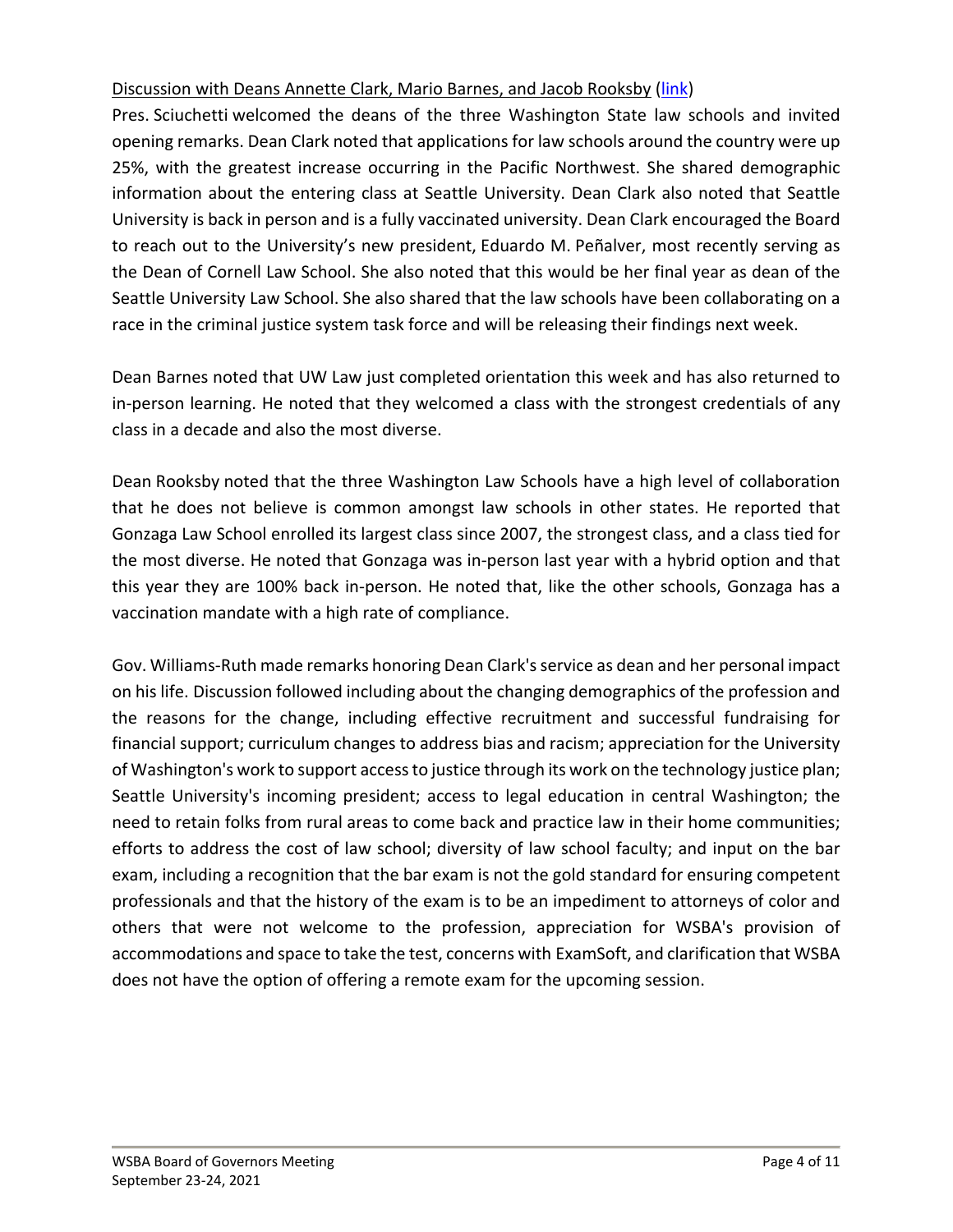# Reaffirming the WSBA Commitment to DEI: Exploring How to Strengthen the Structure of the Diversity Committee [\(link\)](https://www.youtube.com/watch?v=vVtmo21phRs&list=PLh11oFW23b5gwgKhACBj4HvAnFYKPWc6q&index=10)

Gov. Anjilvel cited the WSBA's mandate to engage in diversity work and reported the history of the Diversity Committee's structure, which is in need of updating. She clarified that this was not an action item but that an action item would be forthcoming. Discussion followed regarding whether the committee should return to being a standing BOG committee, including public comment from Chalia Stallings-Ala'ilima and Betsylew Miale-Gix in support of the current structure of the committee, which included BOG members and non-BOG members. Gov. Grabicki moved that the Board resolve today that it supports the work being done to resolve the conflicts in the Bylaws and to identify an appropriate structure to be brought back in the future for approval. Discussion followed as to whether there is a conflict in the Bylaws and whether the merger was a result of Board action.

Gov. Stephens moved the question. Motion passed 8-3. Govs. Williams-Ruth abstained from the vote. Govs. Purtzer and Sayani were not present for the vote. The underlying motion passed 10- 2. Govs. Purtzer and Sayani were not present for the vote. Discussion followed regarding the committee's intent to include MBAs, Governors and anyone that wishes to engage in the process.

#### Honoring of Outgoing Governors & Officers [\(link\)](https://www.youtube.com/watch?v=K3Tij2IX1_Q&list=PLh11oFW23b5gwgKhACBj4HvAnFYKPWc6q&index=11)

Pres. Sciuchetti made remarks honoring outgoing governors and officers Gov. Russell Knight, Gov. PJ Grabicki, Gov. Jean Kang, and Past Pres. Rajeev Majumdar. He also acknowledged Govs. Sunitha Anjilvel and Dan Clark completed a term and were continuing on to a second term. Exec. Dir. Terra Nevitt made remarks honoring outgoing President Kyle Sciuchetti.

#### Swearing-In of Governors and WSBA Officers [\(link\)](https://www.youtube.com/watch?v=Y5tcG1ymwr8&list=PLh11oFW23b5gwgKhACBj4HvAnFYKPWc6q&index=12)

Washington Supreme Court Chief Justice Steven González swore in incoming and continuing governors Francis Adewale, Sunitha Anjilvel, Dan Clark, Jordan Couch, Serena Sayani, and Alec Stephens; FY22 Treasurer Bryn Peterson; FY22 President-Elect Dan Clark; and FY22 President Brian Tollefson.

#### Senior Lawyers Proposed Change to the WSBA Bylaws [\(link\)](https://www.youtube.com/watch?v=L7AFi1kcsXY&list=PLh11oFW23b5gwgKhACBj4HvAnFYKPWc6q&index=13)

Pres. Sciuchetti noted that the proposal by the Senior Lawyers Section to change the WSBA Bylaws is presented for first reading and that no action would be taken. Section Chair Eleanor Doermann presented the background for the issue, which is the section's desire to allow honorary and inactive members to be voting members of the section's executive committee. She presented the feedback from other sections, which were largely supportive of the change to the Bylaws that would give sections discretion to allow inactive/honorary members of the WSBA to join a section as a voting member and to serve as a voting member of a section executive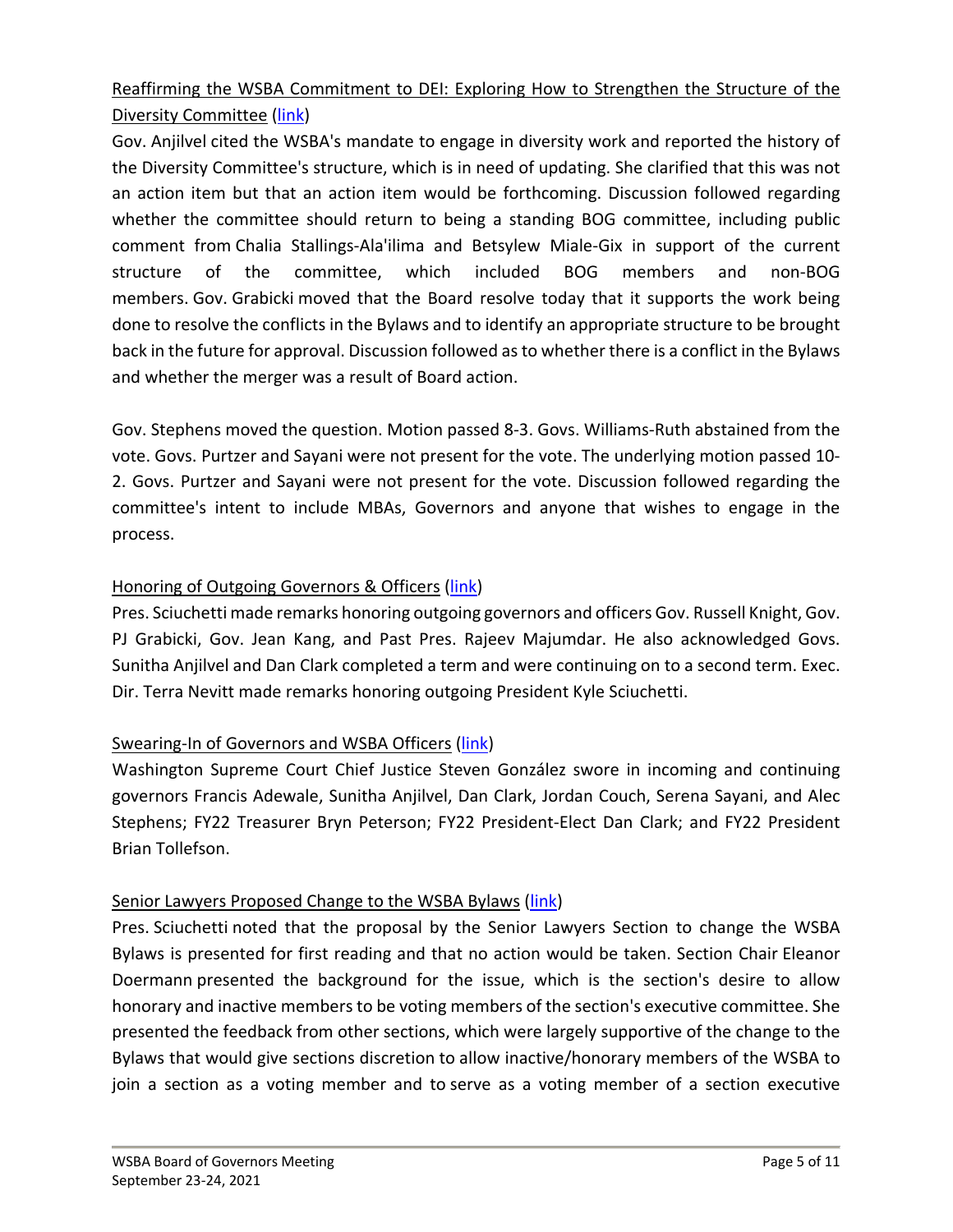committee. Discussion followed about stakeholder input; the impact of the change on volunteerism; related conflicts and lack of clarity in the Bylaws related to the definition of "inactive member"; that changing the language regarding voting from "are not" to "may be" eligible maybe overly broad; and the different meanings of the term "honorary". The Board took public comment form Jim Macpherson in support of the change. Pres. Sciuchetti noted that the item would return in November.

#### ABA Annual Meeting Report [\(link\)](https://www.youtube.com/watch?v=rrw3gMBHyaA&list=PLh11oFW23b5gwgKhACBj4HvAnFYKPWc6q&index=14)

Delegate Jaime Hawk reported on the ABA Meeting held virtually and in-person in Chicago on August 9-10, 2021. She reported that the House of Delegates voted on 30-40 resolutions and highlighted some of the topics the resolutions addressed. Delegate Hawk noted that the February 9-13, 2022 meeting will be held in Seattle where Chief Justice Steven González will be receiving the Spirit of Excellence award. Delegate Kari Petrasek highlighted additional topics and noted an upcoming ABA panel for Washington members. Delegate and Past President Rajeev Majumdar reported on his virtual participation and commented on ABA membership and its role.

# Meeting with the Washington State Supreme Court [\(link\)](https://www.youtube.com/watch?v=krMEjBnqns0&list=PLh11oFW23b5gwgKhACBj4HvAnFYKPWc6q&index=15)

Chief Justice González began the discussion with introductions. Chief González noted that the Court has asked the WSBA to adjust the presentation to avoid the need for an executive session. Pres. Sciuchetti spoke about his goals for the year and recent meetings with the Idaho Board of Commissioners and the Oregon Board of Governors.

*Climate and Culture Update*. Human Resources Director and Chief Culture Officer Glynnis Klinefelter Sio outlined the recommendations for the Board arising out of the Climate Survey conducted in Fall of 2020 and provided updates regarding the steps the Board has taken to implement them. Gov. Stephens provided more detail about the Board's current work to outline the roles and responsibilities of the Board, officers, and Executive Director. Discussion followed regarding how new employees are on-boarded during the pandemic; plans to reduce the WSBA footprint; the benefits of hybrid meetings; vaccination requirements; frameworks for clarifying governance; and a suggestion to review the Gender & Justice Commission report.

*Bar Exam.* Associate Director of Regulatory Services Bobby Henry provided updates and information about the summer bar exam, noting an increased passing score and addressing nationwide technical challenges. He also shared information about plans for the winter bar exam, which is to be held in-person. He noted that the LLLT exams will be held separately in January and May due to the sunsetting of the program.

*Treasurer's Report.* Pres. Sciuchetti read the Treasurer's Report as provided in the meeting materials. Discussion followed regarding WSBA's approach to staff allocations.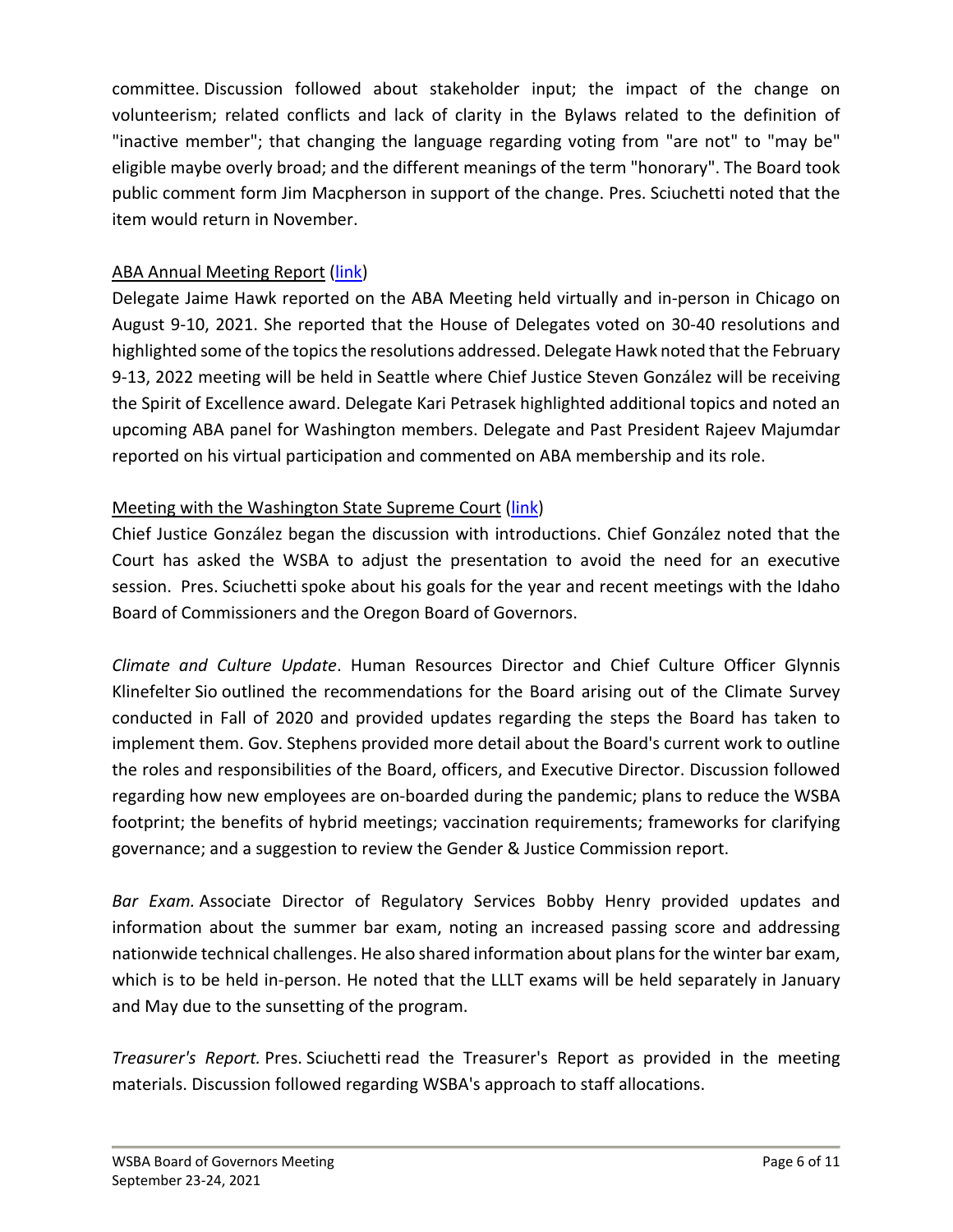*WSBA's Role in Court Rules*. Justice Yu shared the work the Court's Rules Committee is doing with law students to address gendered and outdated language. Discussion followed regarding the timing of rule proposals and expectations of WSBA, Justice Johnson shared that in terms in timing the preference is for the cycle, but exceptions are considered on a case by case basis. Justice Yu expressed an interest in hearing from WSBA on everything, even to say "no comment." Discussion followed about the need for consistent language in the final product, which requires clear communication between WSBA and the Court; interest in how the rulemaking process could be evolved; and curiosity about how other states do the work.

*Bar Licensure Task Force*. Justice Montoya-Lewis provided a brief update about the Task Force which has been meeting monthly to discuss where folks are and what folks want the Task Force to discuss. She noted the groups has formed a number of subcommittees to look at data from Washington and what is being done in other jurisdictions. She highlighted the various and strong viewpoints about the bar exam. She noted that Dean Rooksby had to resign as the co-chair and she is looking for a new co-chair, preferably someone with a different perspective.

Request to Support the Legal Foundation of Washington's Proposed Changes to RPC 1.15A [\(link\)](https://www.youtube.com/watch?v=sy1bByjO8Uo&list=PLh11oFW23b5gwgKhACBj4HvAnFYKPWc6q&index=16) Legal Foundation of Washington (LFW) board member Sean Davis presented LFW's proposal as presented in the materials, noting that the discretion to designate property as unidentified lies with legal practitioners. Gov. Grabicki expressed support for the proposal and it's potential to raise significant funds for civil legal aid and moved to approve WSBA serving as a co-sponsor of the proposal. Gov. Stephens seconded. Discussion followed regarding the concerns of the Department of Revenue; that the decision regarding the rule sits with the Court and WSBA's appropriate role; that the issue has already been litigated and addressed elsewhere; and the significant distinction between "unclaimed" and "unidentified" property.

Committee on Professional Ethics Chair Pam Anderson and Professor Holland presented the work of the committee to provide recommendations to the Board of Governors regarding the proposal. Professor Holland noted that the work resulted in a briefing memo from the Department of Revenue (DOR) taking the view that this rule would conflict with the Unclaimed Property Act and that there is a potential separation of powers issue. He noted that the DOR may be willing to facilitate a legislative fix to allow the proposal. He noted that the CPE would also be willing to move forward with developing the proposed rule changes if directed by the Board. Discussion followed regarding the lack of a timely response from the Attorney General and the lack of specific rule language for the Board to consider.

Gov. Grabicki withdrew his motion and restated it to support the effort to obtain this rule amendment and request that CPE and WSBA's legal staff work to finalize a rule and get back to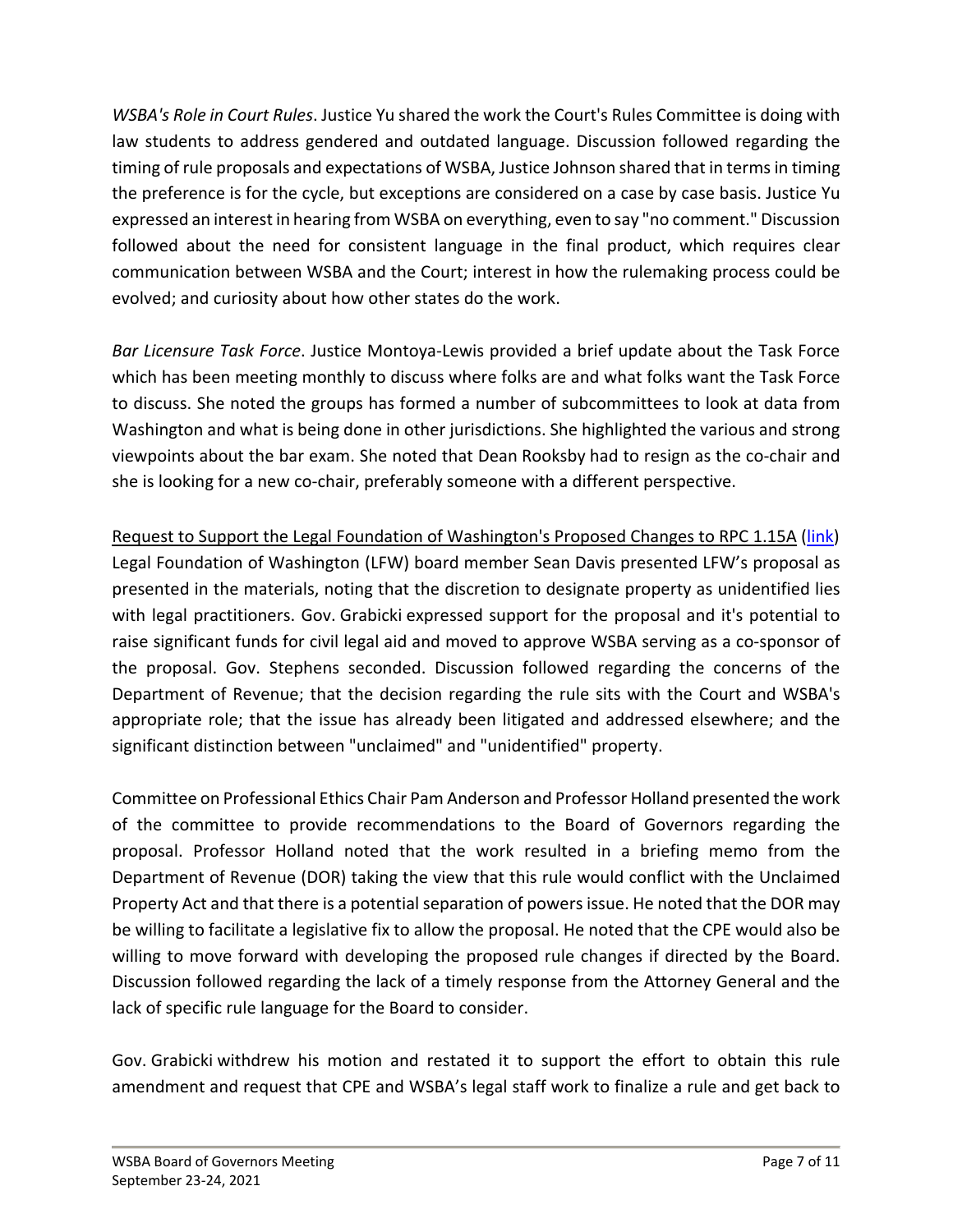the Board at its November meeting. Gov. Stephens seconded the restated motion. LFW Executive Director Caitlin Davis noted that LFW will be speaking to the Court by the October 15 court rule deadline, but can also continue to work with the WSBA for the November meeting. Former Gov. Davis noted that LFW is seeking support for a concept and that there is significant process yet to come. Discussion followed regarding the constitutional issue and the risk to WSBA as the enforcer of the rules of ethics; support for the concept LFW is proposing; that the Board can't move forward without proposed rule language; questions about who will take on the administrative work the rule contemplates; and that the funds go to civil legal aid already through the State general fund. Executive Director Davis clarified that they LFW would handle the administration and is able to do so. Discussion followed, including the Court is already aware of the proposal in concept; opposition to the motion as unnecessary; and that the October 15 deadline does not seem to be firm. Gov. Grabicki's motion passed 11-2. Gov. Abell was not present for the vote.

# Budget & Audit Committee Items [\(link\)](https://www.youtube.com/watch?v=R9hc0PcwqTU&list=PLh11oFW23b5gwgKhACBj4HvAnFYKPWc6q&index=17)

*Keller Deduction Schedule.* General Counsel Shankland presented the process that was used to calculate the Keller deduction for 2022. She noted that given the litigation discussed earlier in the meeting, which makes the relevant definitions less clear, in following the guidance set forth in the Bylaws, we have taken a conservative approach in arriving at the calculation. She emphasized that it is not our position that these activities are non-germane, only that it seems that they are likely to be subject to disagreement by members. Treas. Clark moved to approve the calculation. The Board heard public comment from Nancy Hawkins regarding the challenge of using last year's expenses and a proxy for moving forward and a concern that the memo does not adequately defend the legislative work of the WSBA. Discussion followed regarding in support of in opposition to the motion. Motion passed unanimously. Gov. Abell was not present for the vote.

*Fiscal Year 2022 WSBA Budget Presentation.* Chief Financial Officer Jorge Perez presented the FY22 budget as recommended by the Budget & Audit Committee. Gov. Boyd made a motion to amend the budget before approval to include funding for the in-person retreat in October and to change the reimbursement from \$500 back to \$700. Discussion followed, including comments in opposition to the motion due to health concerns; that many counties didn't get reimbursement for work at home; that there is more at stake than the employee reimbursement; a desire for a "balanced budget"; that attorney salaries have remained flat and that we should be decreasing the license fees; that this isn't the year to have an in-person retreat; that the amount of money saved by reducing from \$700 to \$500 should be weighed against the cost of staff turnover; clarification that the \$700 is not a "stipend", but rather a reimbursement; the critical need for an in-person retreat; that the budget should provide the option for an in-person retreat in the event that it can be done safely; and that a balanced budget is not required, unnecessary, and is unwise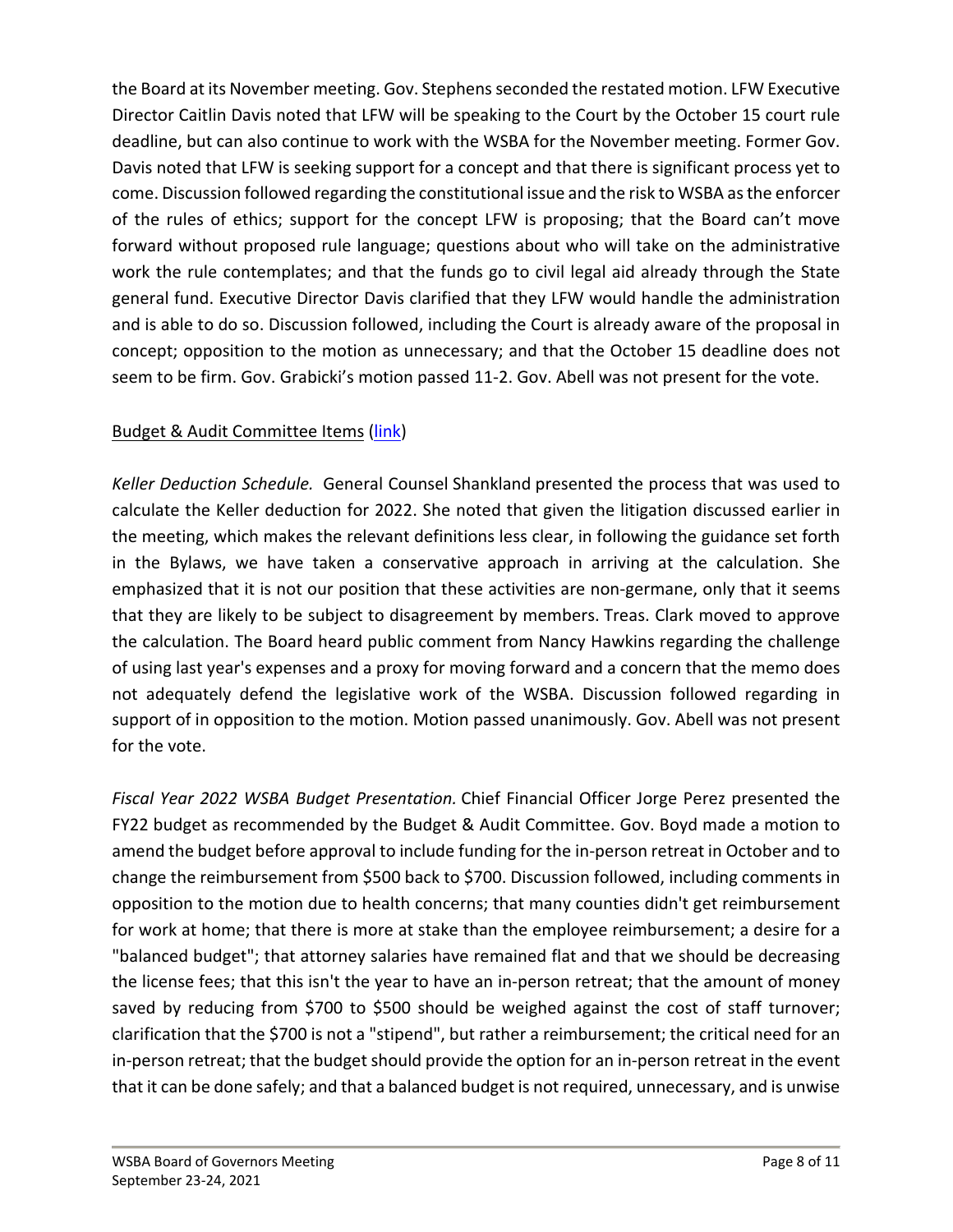with regard to staff relations. Gov. Grabicki moved to amend the amendment to include the additional \$28,000 requested by the LLLT Grabicki. Discussion followed, including that our budget should reflect our priorities and that supporting the staff in a reasonable way, after a difficult year should be a priority; concern that the discussion of balancing the budget often focuses on expenses that impact the employees; that now is the time for organizations like WSBA to be investing, rather than striving for a balanced budget; that the benefit to the members is a very small impact compared to the impact on employees to be fully reimbursed; the need for funding for the LLLT Board given that the program has been sunset; questions about the timing and process for budget requests; that the LLLT Board's work moving forward is to determine what its role will be moving forward; the reason for adding new LLLT Board members; the continuing responsibilities of the LLLT Board post-sunset of the licensure opportunity; whether the budget request by the LLLT Board could be slightly reduced; that members would not likely be shocked by the need to support remote work. Gov. Knight moved to sever the motion. Motion to sever passed 13-1.

CFO Perez that overall the budget produces revenue for the WSBA and not a deficit and also urged that as we develop next year's budget we begin with clear targets. The Board heard public comment from Chair Cherry regarding deficits in the budget process with regard to Supreme Court Boards. Gov. Boyd's motion relating to funding for an in-person retreat and to increase the reimbursement for employees passed 11-3.

The second motion was restated and clarified to add \$28,000 to the LLLT Board's budget, which would take the budget to \$34,000. Discussion followed in opposition to the motion. The motion failed 8-6. Treas. Clark moved to approve the budget as amended. Gov. Sayani moved to increase the budget for the LLLT Board by \$15,000. Discussion followed regarding the appropriate process. The motion was restated as a motion to amend the budget. Gov. Stephens moved the question. The motion to call the question passed unanimously. The motion to amend the budget resulted in a 7-7 tie. Pres. Sciuchetti voted in favor of the motion to amend and it therefore passed. The motion to approve the budget as amended passed 10-4.

# Personnel Committee Items [\(link\)](https://www.youtube.com/watch?v=YXnhOMVfrTk&list=PLh11oFW23b5gwgKhACBj4HvAnFYKPWc6q&index=18)

Gov. Stephens presented and moved for approval of the proposal of the Personnel Committee regarding clarifying the governance structure of WSBA and the roles of the Board, officers, individual governors, and the Executive Director. Discussion followed, including the ability to make amendments in order to pass a work product; clarification of the materials; and a concern about rushing the process. Gov. Higginson moved to table the motion to the November meeting. Discussion followed regarding the process to follow if the motion passes; comments in opposition of the motion to table; the value of the participation of outgoing board members vs. incoming board members; whether this should be tabled pending the teambuilding retreat with the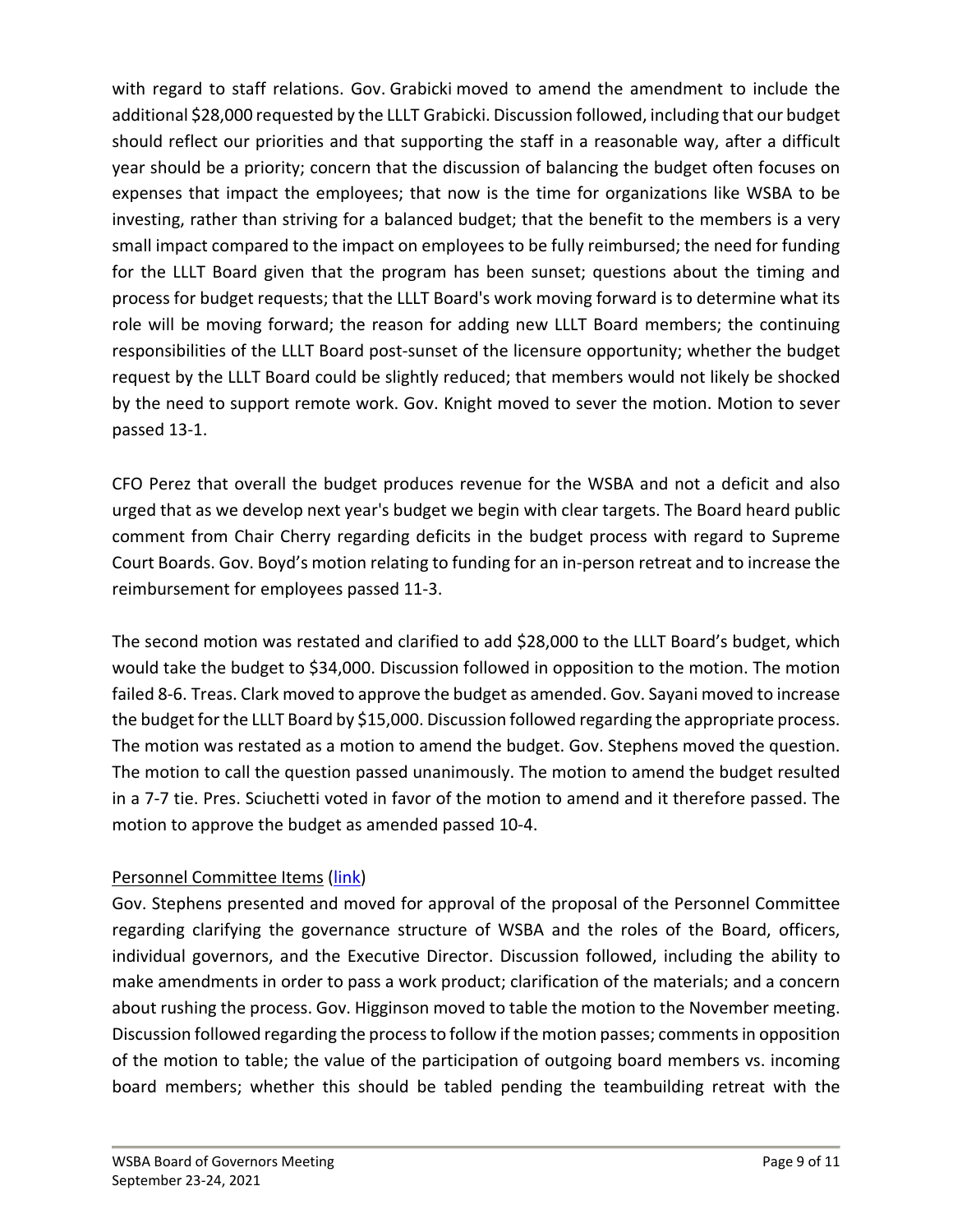Executive Leadership Team; frustration that feedback was not provided following the prior presentations; and comments in support of motion to table given the importance of the proposal and the issue. The Board heard public comment from Nancy Hawkins in support of the overall proposal with a suggestion that sections be identified as not being subject to the Board's oversight in the same way as other volunteers. The motion to table passed 8-6. Gov. Abell was not present for the vote.

# President's Report [\(link\)](https://www.youtube.com/watch?v=40-gj1IjWoI&list=PLh11oFW23b5gwgKhACBj4HvAnFYKPWc6q&index=19)

Pres. Sciuchetti reported on the conclusion of the 2021 Listening Tour with events with members in Spokane and Asotin counties. He reported that the stops were rewarding and constructive without exception.

#### Executive Director's Report [\(link\)](https://www.youtube.com/watch?v=RkUZp2J1ZHA&list=PLh11oFW23b5gwgKhACBj4HvAnFYKPWc6q&index=20)

Executive Director Nevitt highlighted several items from the written report provided in the materials including the roll out of the volunteer and employee vaccination mandates; revisions to the Letters to the Editor policy for *Bar News*; and that the ATJ Board is seeking input on a revised ATJ Technology Plan. Chief Disciplinary Counsel Doug Ende made remarks honoring 40 years of service by ODC Department Administrator Cindy Jacques. In response to a question, Executive Director Nevitt reported that WSBA had not received any requests for an exception from the vaccination mandate.

# Reports of Standing or Ongoing BOG Committees [\(link\)](https://www.youtube.com/watch?v=0jM3WfPX-9w&list=PLh11oFW23b5gwgKhACBj4HvAnFYKPWc6q&index=21)

*Executive Committee.* Pres. Sciuchetti reported that the most recent committee meeting was focused on discussed scheduling of the September meeting.

*APEX Awards Committee.* Gov. Knight reported that the awards celebration will be live but virtual and will be held in mid-December.

*Personnel Committee.* No report.

*Legislative Committee.* No report.

*Nominations Review Committee.* Pres. Elect Tollefson reported that the last meeting was held earlier in the week and had filled various roles, which the Board received notice of via email.

*Diversity Committee.* Co-Chair Anjilvel reported on the last meeting of the fiscal year noting that the committee is continuing to work on the pipeline program, law student mentorship, and its relationship with law schools.